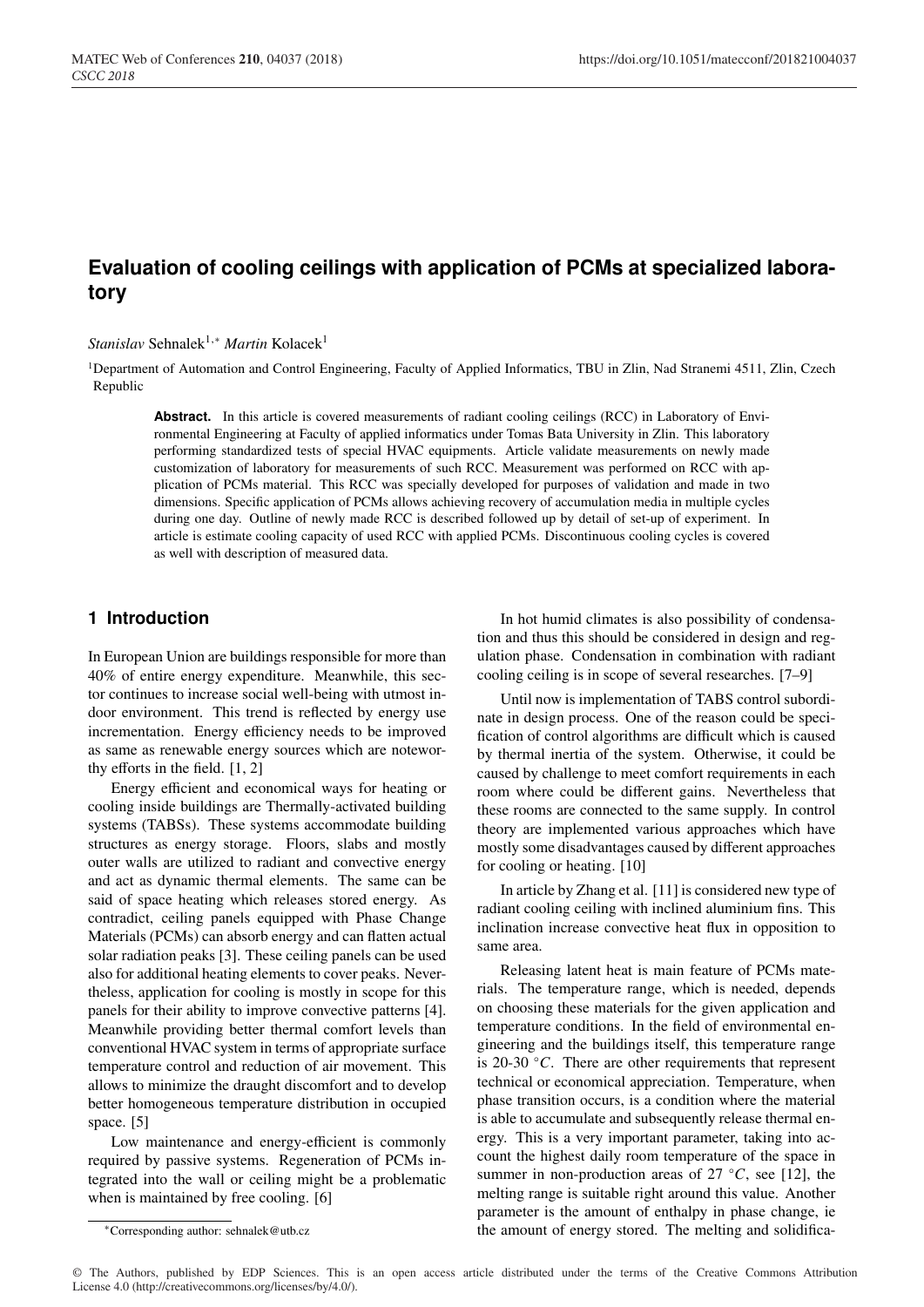## **2 Methods**

#### **2.1 Cooling ceilings**

The cooling ceiling was designed to use radiant surfaces with PCMs. The expanded contact surface tube cooler serves for cooling and is in direct contact with PCMs. The shell construction of this ceiling was made with a sheet metal of 1.5*mm* thickness and white matt finish. Shell was created in two lengths which was 1,4 *m* and 1.6 *m*. Other dimensions was 0.8 *m* and 0.02 *m* and was same for both boxes. The minimum thickness of this cover and the high emissivity ensure a sufficient heat transfer between PCMs and the surrounding environment. In the cooling ceiling, the heat transfer medium is water that is cooled according to the set point. The temperature of the water is kept above the dew point temperature in the room. The demand for the cold source is about 16 ◦*C*. The operation of this appliance is energy-efficient and, with a sufficient cooling surface, it can easily provide comfortable micro-climatic conditions inside the building.

Other advantages of this system are the ability to remove accumulated heat from PCMs. This is a recovery of the storage medium, which is very problematic for this material. The temperature range where the PCM material releases the accumulated heat is 18-22 ◦*C*. Previous tests with an increase in heat transfer coefficient by surface treatment or use of forced flow did not allow reaching the phase transition temperature. During these measurements, this temperature was not reached in any way. The low phase transition temperature of these materials causes problematic behaviour in terms of the use of heatrepeatability. However, the cooling ceiling device eliminates this phenomenon by virtue of its ability to cool this material below the freezing point. The Recovery Accumulator feature is one of the possible functions of this system.

An important feature of the manufactured cooling element is the perfect distribution of surface temperature, especially for the PCM material. The tubular heat exchanger consists of chilled ceiling elements TROX WK-D-UL-KS [13], which consist of a heat conducting strip in which the pipe meanders are pressed in order to ensure optimal heat transfer. Proper heat transfer through the cooling belt to the PCM material or box is ensured by a specific patch.

For the purpose of measurement was important to modify laboratory to fulfil measurement procedure and standard CSN EN 14240 [14]. Based on the fact that measuring space need to have emissivity better than 0.9 it was important to cover recondition unit in indoor part of compensated calorimetric chamber. For this purpose was built tight curtain which divided indoor space into two separated parts.

An integral part of creating a cooling ceiling was also to create a measurement procedure or methodology to measure the cooling performance of this device. This methodology is based on CSN EN 14240 [14], is applied



Fig. 1. Hydraulic set-up of experiment.

to the existing possibilities of the laboratory of environmental technology in the measurement space of the calorimetric chamber. This space is surrounded by compensation spaces, which are indoor space, compensation indoor space and compensation outdoor space.

During the test, the surrounding walls must ensure minimal heat losses. Therefore, the air temperature in the surrounding compensating space will be kept the same in the Outdoor part as well as inside the test space.

The heat load is secured inside the laboratory using electrically heated dummies. The electric power of these dummies is adjustable with a maximum of 180 *W*. The maximum internal room heat load is 200 *W m*2. The placement of these dummies was therefore chosen so that the required thermal load values were maintained in accordance to normative requirements.

During the tests, the temperature and humidity of the air, the surface temperatures of the surrounding areas, including the cooling elements, the temperature of the heat transfer medium (water) inside the cooling elements are measured. The measuring room also measures the temperature of the spherical thermometer together with the exact positions of the temperature sensors as shown in the following figure.

To determine the cooling capacity of the device, it is also necessary to measure the volume flow of water flowing into the cooling ceilings. The standard furthermore provides for a residence time of at least 60 minutes during which cooling performance is measured The total cooling capacity of the cooling ceiling is given by the equation 1.

$$
P = c_p q_m (\theta_{w2} - \theta_{w1}) \tag{1}
$$

Where  $c_p$  is heat capacity [−]

And standard cooling performance is as in equation 2.

$$
P_a = \frac{P}{A_a} \tag{2}
$$

Where  $A_a$  is active cooling area  $[m^2]$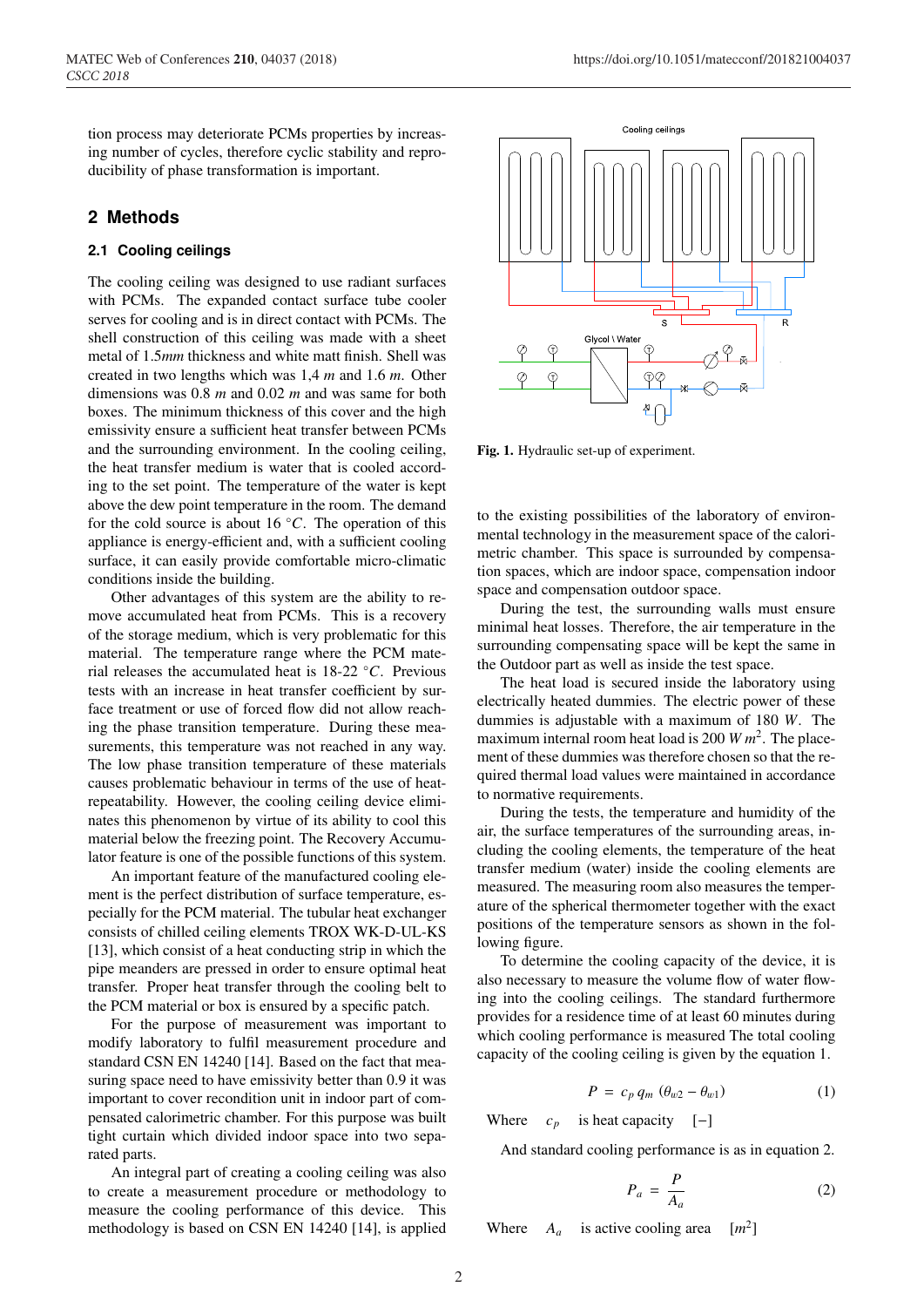|  |  |  | Table 1: Cooling capacity of cooling ceiling with PCM |  |  |  |
|--|--|--|-------------------------------------------------------|--|--|--|
|--|--|--|-------------------------------------------------------|--|--|--|

| Measurement                      |        | $\mathcal{D}$         | 3            |      |
|----------------------------------|--------|-----------------------|--------------|------|
| Avg. effective                   |        | 13,21 11,24 9,26 7,26 |              |      |
| temperature diff.<br>Active area |        |                       |              |      |
| cooling capacity                 | $-116$ | $-100$                | -81          | -64  |
| Cooling performance              | -542   |                       | $-467 - 378$ | -302 |



Fig. 2. Cooling capacity of cooling ceiling with PCM.

## **3 Results**

### **3.1 Evaluation of cooling capacity of cooling ceilings**

Cooling capacity of the cooling ceiling was measured with and without PCM application for four different temperatures of the cooling medium. The air temperature inside the laboratory was maintained at the desired air temperature range of 26 to 28 ◦*C* during all measurements. Cooling medium flow rate was set to 5 *l min*−1. Individual measurements required the necessary time to stabilize the air temperature in a room, which was controlled by electric dummies. The heat output of these dummies was inhibited by cooling. To ensure greater measurement accuracy, in the case of stabilization of PCM cooling ceilings, the settling time was about twice as high as in the case of non-PCMs cooling ceilings.

Figure 2 shows the overall and standardized cooling power measured at a given flow and temperature difference. Total cooling power is the power of all measured units with an active area of 4.67 *m*2. The results of cooling performance are shown in the table 1.

From the measurement results, the cooling power of the functional sample itself, which has been manufactured in two dimensions, can be determined. For cooling ceiling 1.4 m wide is cooling power 97 W and for 1.6 wide is 112 W.

#### **3.2 Evaluation of measurement results**

From the results of the cooling power measurement, a difference is seen when using the PCM heat-accumulating material. The cooling capacity was reduced by about 25% when inserted. Decreasing the cooling power of PCMs is



Fig. 3. Discontinous cooling cycle with PCMs.

due to the application of this material to the contact layer of the heat conducting bands of the cooling units. Cooling is limited by this layer, which takes a large part of the cold that is used to stabilize the solid phase of PCMs in a room with high air temperature. Although the PCMs layer is only 5mm thick in the cooling ceiling, the heat conduction is limited so that the surface temperature of the cooling unit is noticeably lower than in the case of a unit without applied PCMs material.

#### **3.3 Discontinuous cooling cycle of cooling ceiling with PCM**

The measurement conditions were the same as in the previous measurements, the air temperature inside the laboratory 26 ◦*C* all surrounding spaces had air temperature 26 ◦*C*, inlet water temperature was 10 ◦*C*.

Application of PCM material within cooling ceilings increases, in particular, its thermal storage capability. Another experimental measurement was, therefore, to verify the cooling accumulation capacity of the cooling ceiling during the intermittent cooling operation. The flow of coolant media was turned off during the test, but the heat load with electric dummies was in operation. Inside the room was, therefore, an increase in air temperature. The object of this measurement was to determine the thermal inertia of the cooling system using PCMs material.

After reaching the steady state of all air temperatures, the cooling source was interrupted for one hour. The measurement results show the behavior of the system, which causes a very gradual increase in the temperature of the air inside the conditioned space. After the cooling has been switched on, the room temperature has been stabilized almost immediately. Reaching the original air temperature by cooling down to 1 ◦*C* lasts in this case almost 4 hours. Thermal inertia is a very lengthy process due to PCMs.

Intermittent cooling using a cooling ceiling with PCMs has made it possible to estimate the approximate amount of accumulated energy during cooling off. In steady state, as shown in the figure 3, the cooling operation was switched off at 14:00. The temperature of PCMs material significantly increased faster than the air temperature, which is indicated by the temperature of the ball thermometer. In the region of 21 to 22  $\degree$ *C*, a change in the